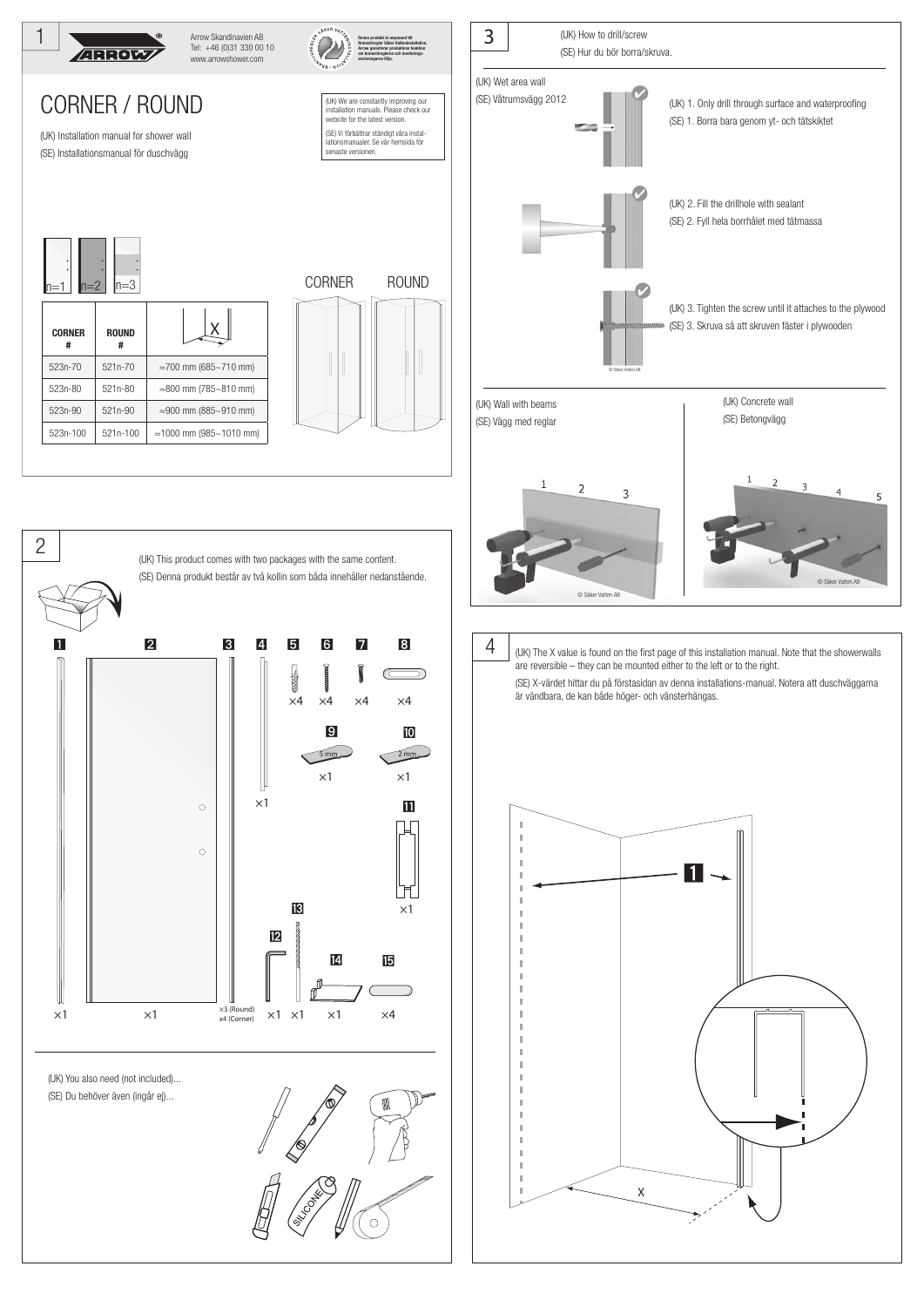

6 (UK) To adjust the raising/lowering mechanism of the door: Unlock the hinges both at the top and bottom by screwing the screws clockwise with a hex key. (SE) För att ställa in dörrens höjoch sänkmekanism: Lås först upp gångjärnen både upptill och nedtill genom att skruva skruven medurs med en insexnyckel.  $2 > 1$  12 ⃞

7

(UK) Turn the door to the desired angle in relation to the aluminium wall profile. Then lock the bottom door hinge by screwing the screw counterclockwise with the hex key. This can also be done later when the door is fixed to the wall. Note: The top hinge should be kept unlocked.

(SE) Vrid dörren till önskad vinkel i relation till aluminiumväggprofilen. Lås vinkeln genom att skruva skruven moturs i det nedre gångjärnet med insexnyckeln. Denna justering kan även göras senare när dörren sitter fastsatt. Obs: Det övre gångjärnet ska ej låsas.





⃞



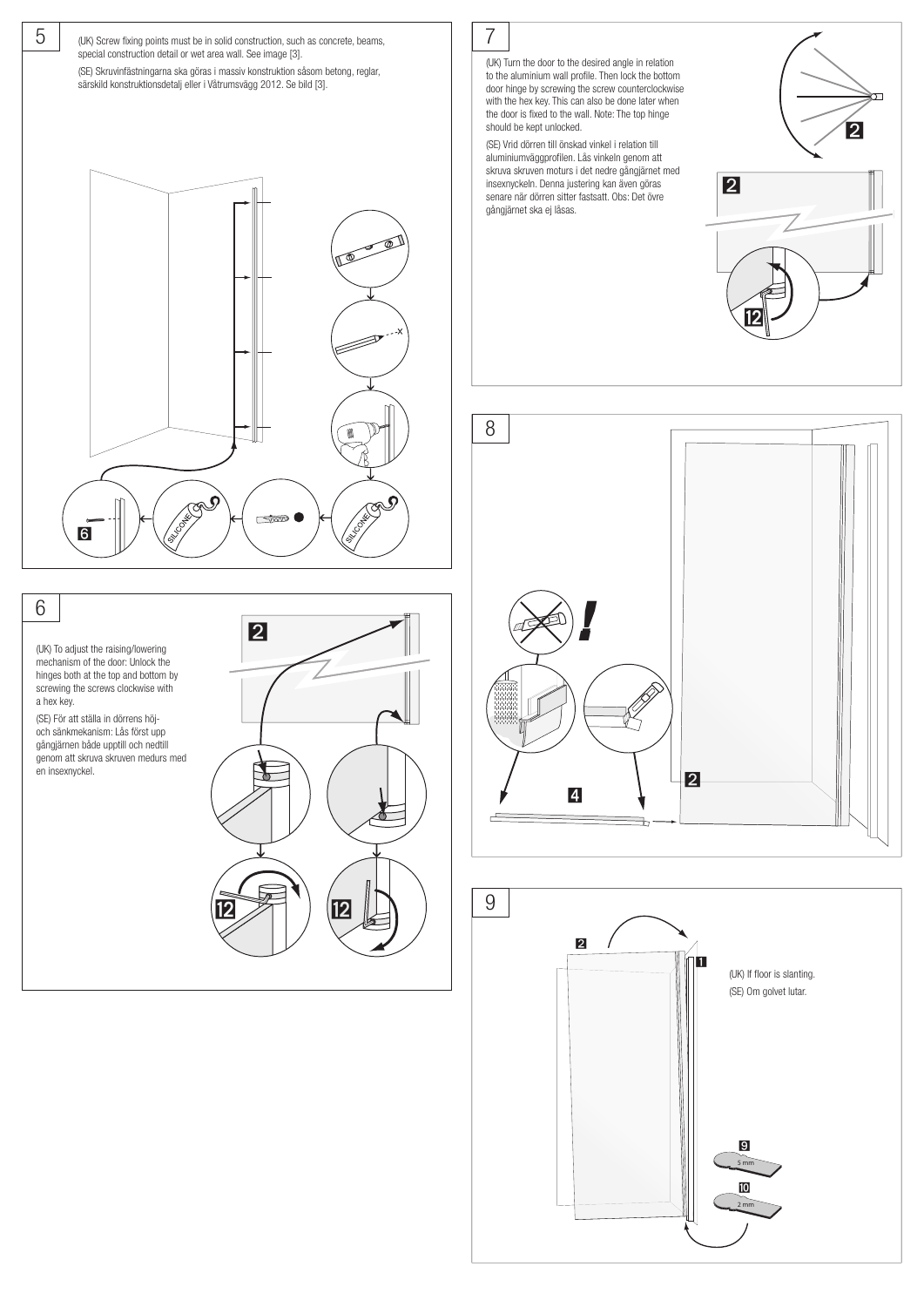